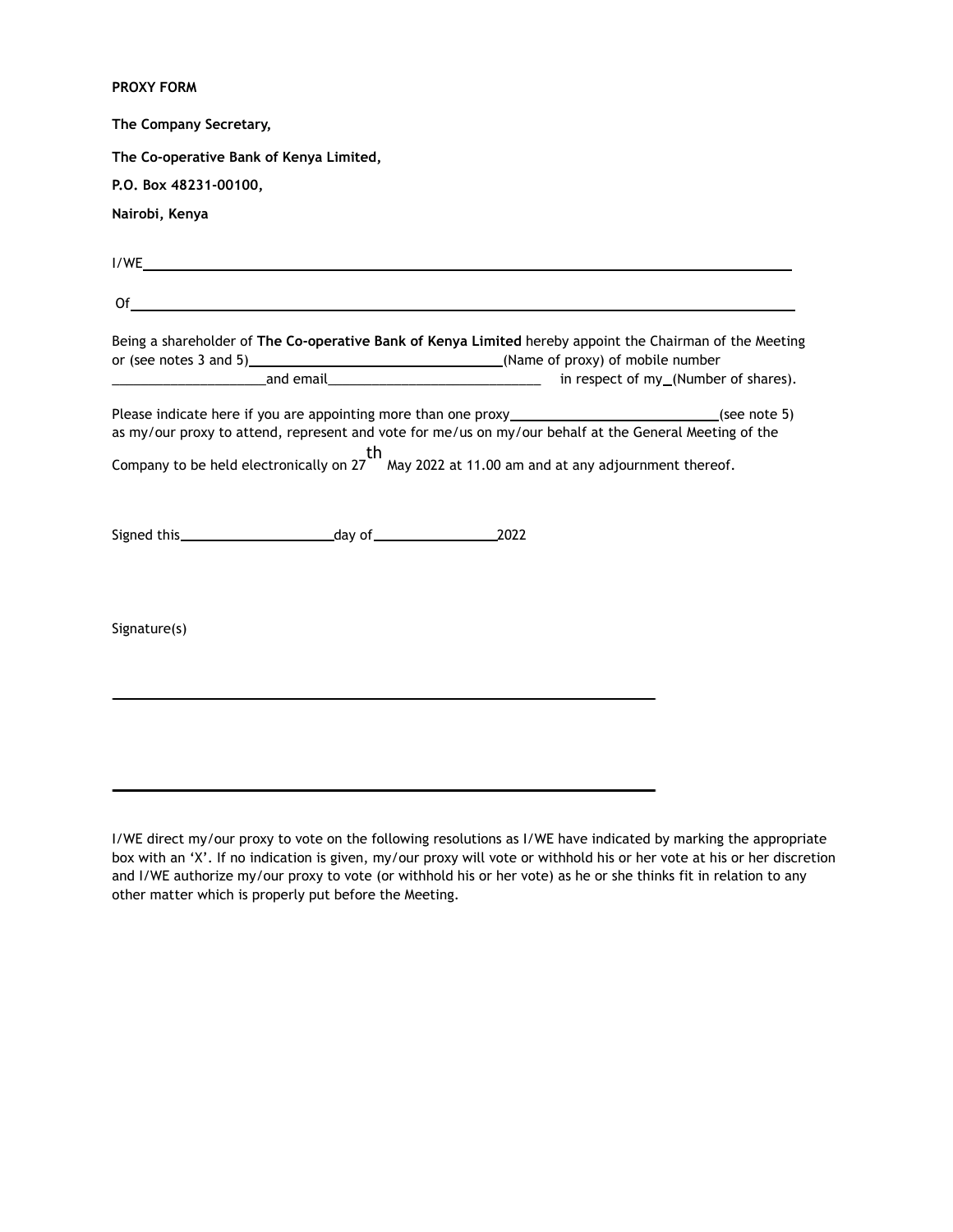# **Please clearly mark the box below to instruct your proxy how to vote**

| <b>RESOLUTION</b>                                                                                                                                                                                                                                                                                                                                                                                                                                                                                                              | <b>FOR</b> | <b>AGAINST</b> | <b>WITHHELD</b> |
|--------------------------------------------------------------------------------------------------------------------------------------------------------------------------------------------------------------------------------------------------------------------------------------------------------------------------------------------------------------------------------------------------------------------------------------------------------------------------------------------------------------------------------|------------|----------------|-----------------|
| To receive and consider, and if approved adopt the Audited<br>Consolidated Financial Statements of the Company for the                                                                                                                                                                                                                                                                                                                                                                                                         |            |                |                 |
| financial year ended 31 <sup>St</sup> December 2021 together with the<br>Directors' and Auditors' report thereon.                                                                                                                                                                                                                                                                                                                                                                                                              |            |                |                 |
|                                                                                                                                                                                                                                                                                                                                                                                                                                                                                                                                |            |                |                 |
|                                                                                                                                                                                                                                                                                                                                                                                                                                                                                                                                |            |                |                 |
| To approve a first and final dividend of Kshs. 1.00 per share in                                                                                                                                                                                                                                                                                                                                                                                                                                                               |            |                |                 |
| respect of the year ended 31 <sup>st</sup> December, 2021                                                                                                                                                                                                                                                                                                                                                                                                                                                                      |            |                |                 |
| Mr. Macloud Malonza, a director appointed under Article 104A of<br>the Company's Articles under which the majority and strategic<br>shareholder of the Company, Co-opholdings Co-operative Society<br>Limited, nominates to the Board of the Company seven (7)<br>directors, retires by rotation and being eligible offers himself for<br>re-election in accordance with Article 100 of the Company's<br>Articles of Association.<br>Co-opholdings Co-operative Society Limited had already<br>nominated him for re-election.  |            |                |                 |
| Mr. Richard Kimanthi, a director appointed under Article 104A of<br>the Company's Articles under which the majority and strategic<br>shareholder of the Company, Co-opholdings Co-operative Society<br>Limited, nominates to the Board of the Company seven (7)<br>directors, retires by rotation and being eligible offers himself for<br>re-election in accordance with Article 100 of the Company's<br>Articles of Association.<br>Co-opholdings Co-operative Society Limited had already<br>nominated him for re-election. |            |                |                 |
| Mr. Benedict Simiyu a director appointed under Article 104A of the<br>Company's Articles under which the majority and strategic<br>shareholder of the Company, Co-opholdings Co-operative Society<br>Limited, nominates to the Board of the Company seven (7)<br>directors, retires by rotation and being eligible offers himself for<br>re-election in accordance with Article 100 of the Company's<br>Articles of Association.<br>Co-opholdings Co-operative Society Limited had already<br>nominated him for re-election.   |            |                |                 |
| In accordance with the provisions of Section 769 of the Companies<br>Act, 2015, the following directors being members of the Board<br>Audit Committee be elected to continue to serve as members of<br>the said Committee: -<br>Mrs. Weda Welton.<br>i)<br>Mr. Patrick K. Githendu.<br>ii)<br>iii)<br>Mr. Lawrence Karissa.<br>iv)<br>Mr. Benedict Simiyu<br>Mr. Mwambia Wanyambura.<br>V)                                                                                                                                     |            |                |                 |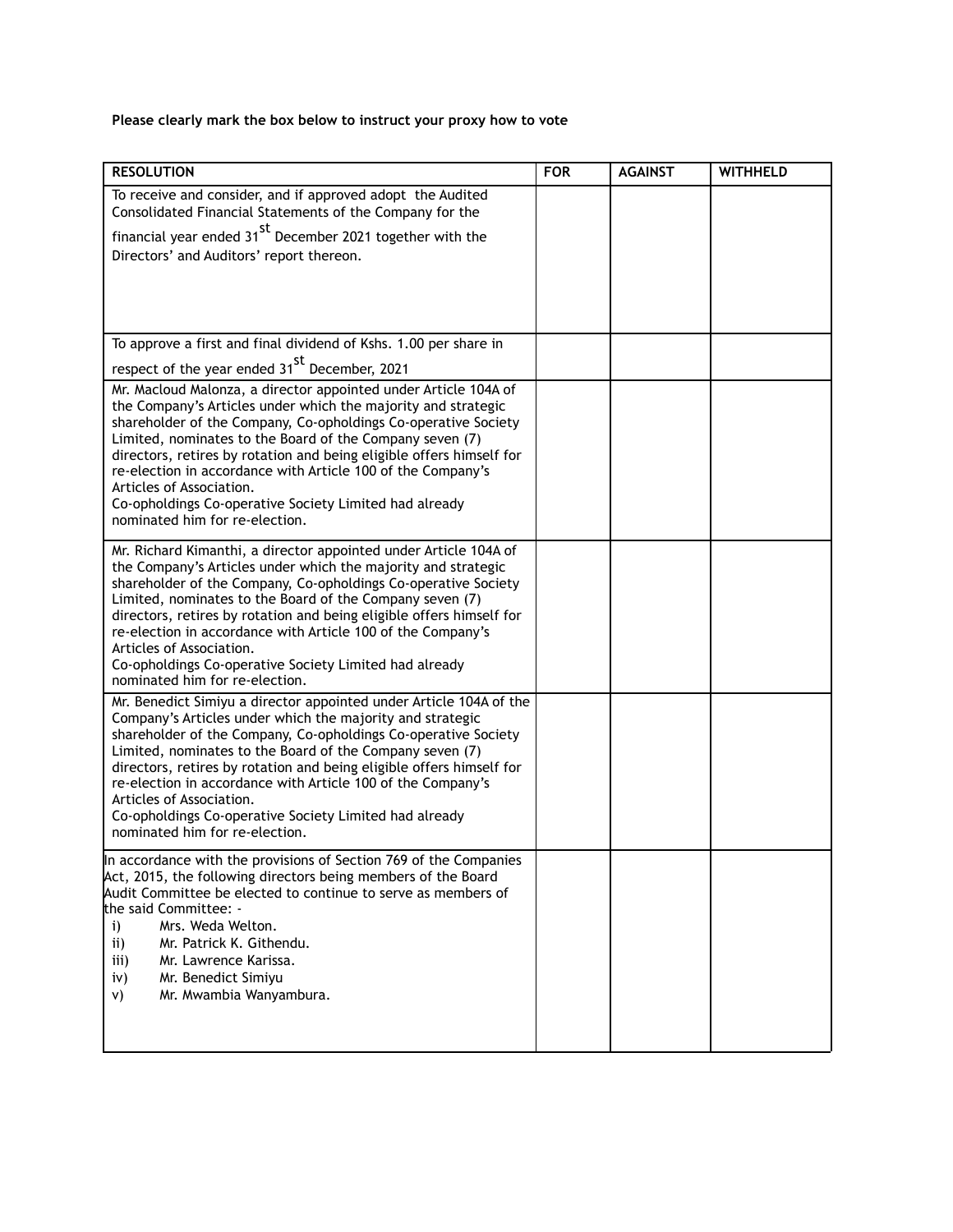| To approve the remuneration of the Directors for the year ended<br>31 <sup>st</sup> December, 2021 and to authorize the Board to fix the<br>remuneration of Directors.           |  |  |
|----------------------------------------------------------------------------------------------------------------------------------------------------------------------------------|--|--|
| To re-appoint Ernst and Young, Auditors of the Company, having<br>expressed their willingness to continue in office and to authorize<br>the directors to fix their remuneration. |  |  |

### **ELECTRONIC COMMUNICATIONS CONSENT FORM**

### **Please complete in BLOCK CAPITALS**

Full name of Proxy(s):

Address:

**Mobile Number**

Date:

Signature:

Please tick ONE of the boxes below and return to Image Registrars at P.O. Box 9287- 00100 Nairobi,5 th floor, Absa Towers (formerly Barclays Plaza), Loita Street: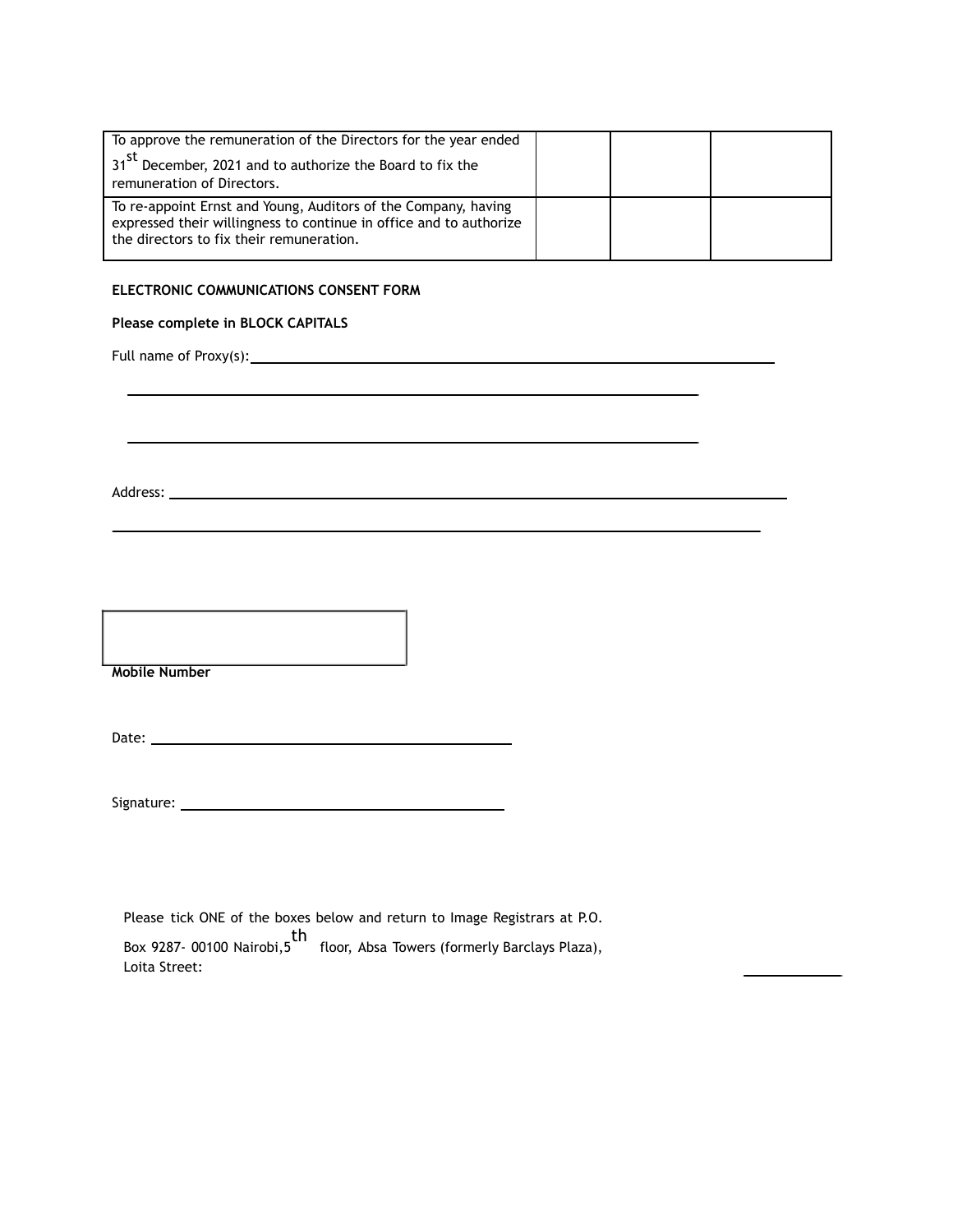#### **Approval of Registration**

I/WE approve to register to participate in the

virtual General Meeting to be held on 27 th May 2022

Consent for use of the Mobile Number provided I/WE would give my/our consent for the use of the mobile number provided for purposes of voting at the AGM.

#### Notes:

- 1. In accordance with Section 298(1) of the Companies Act, shareholders entitled to attend and vote at the AGM are entitled to appoint a proxy to vote on their behalf. A proxy need not be a member of the Company but, if not the Chairman of the AGM, the appointed proxy will need access to a mobile telephone.
- 2. This proxy must be signed by the appointer or his attorney duly authorized in writing. If the appointer is a body corporate, the instrument appointing the proxy shall be under the hand of an officer or duly authorized attorney of such body corporate.
- 3. To be valid the form of proxy should be completed, signed and delivered (together with a power of attorney or other authority (if any) under which it is assigned or a notarized certified copy of such power or authority) to [co-opbankagm@image.co.ke](mailto:co-opbankagm@image.co.ke) or delivered to Image Registrars Limited, 5th Floor Absa Towers (formerly Barclays Plaza), Loita Street, P.O. Box

9287 – 00100 GPO, Nairobi, so as to be received not later than 25 th May 2022 at 11.00 a.m.

- 4. Any person appointed as a proxy should submit his/her mobile telephone number to the Company no later than  $25^{th}$  May 2022 at 11.00 am. Any proxy registration that is rejected will be communicated to the shareholder concerned no later than 25<sup>th May</sup> 2022 at 2.00pmto allow time to address any issues.
- 5. As a shareholder, you are entitled to appoint one or more proxies to exercise all or any of your shareholder rights to attend and to speak and vote on your behalf at the meeting. The appointment of the Chairman of the meeting as proxy has been included for convenience. To appoint as a proxy any other person, delete the words "the Chairman of the Meeting or" and insert the full name of your proxy in the space provided. A proxy need not to be a shareholder of the Company.
- 6. Completion and submission of the form of proxy will not prevent you from attending the meeting and voting at the meeting in person, in which case any votes cast by your proxy will be excluded.